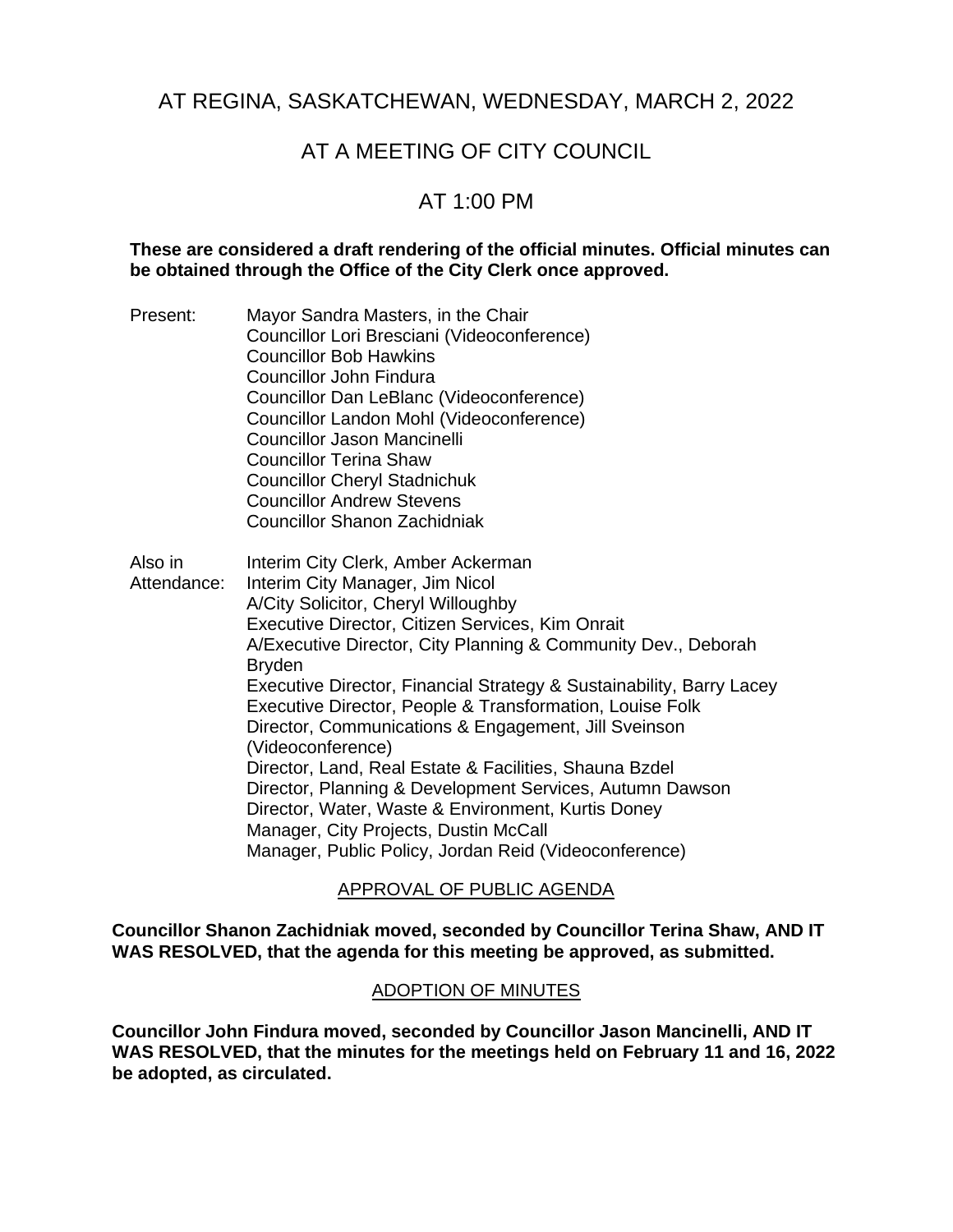# PUBLIC HEARING AND PUBLIC NOTICE BYLAWS

# 2022-7 The Rapid Housing Initiative Saskatchewan Housing Corporation Borrowing Repeal Bylaw, 2022

Third Reading

### **Councillor Bob Hawkins moved, seconded by Councillor Cheryl Stadnichuk, that Bylaw No. 2022-7 be read a third time.**

**The motion was put and declared CARRIED.**

| <b>RESULT:</b>  | CARRIED $[10 \text{ to } 1]$                                                           |
|-----------------|----------------------------------------------------------------------------------------|
| <b>MOVER:</b>   | <b>Councillor Hawkins</b>                                                              |
|                 | <b>SECONDER:</b> Councillor Stadnichuk                                                 |
|                 | <b>IN FAVOUR:</b> Councillors: Bresciani, Findura, Hawkins, LeBlanc, Mancinelli, Mohl, |
|                 | Stadnichuk, Stevens, Zachidniak and Mayor Masters                                      |
| <b>AGAINST:</b> | <b>Councillor Shaw</b>                                                                 |

### **The Bylaw was read a third and final time.**

| 2022-8 | The Regina Zoning Amendment Bylaw, 2022 (No.4)                                   |
|--------|----------------------------------------------------------------------------------|
| 2022-9 | The Regina Zoning Amendment Bylaw, 2022 (No. 5)                                  |
|        | 2022-10 Design Regina: The Official Community Plan Amendment Bylaw, 2022 (No. 2) |
|        | 2022-11 The Regina Zoning Amendment Bylaw, 2022 (No. 6)                          |

First Reading

**Councillor Terina Shaw moved, seconded by Councillor Andrew Stevens, that Bylaws No. 2022-8, 2022-9, 2022-10 and 2022-11 be introduced and read a first time.** 

**The Clerk called for anyone present who wished to address City Council respecting Bylaws No. 2022-8, 2022-9, 2022-10 and 2022-11 to indicate their desire.**

**No one indicated a desire to address Council.**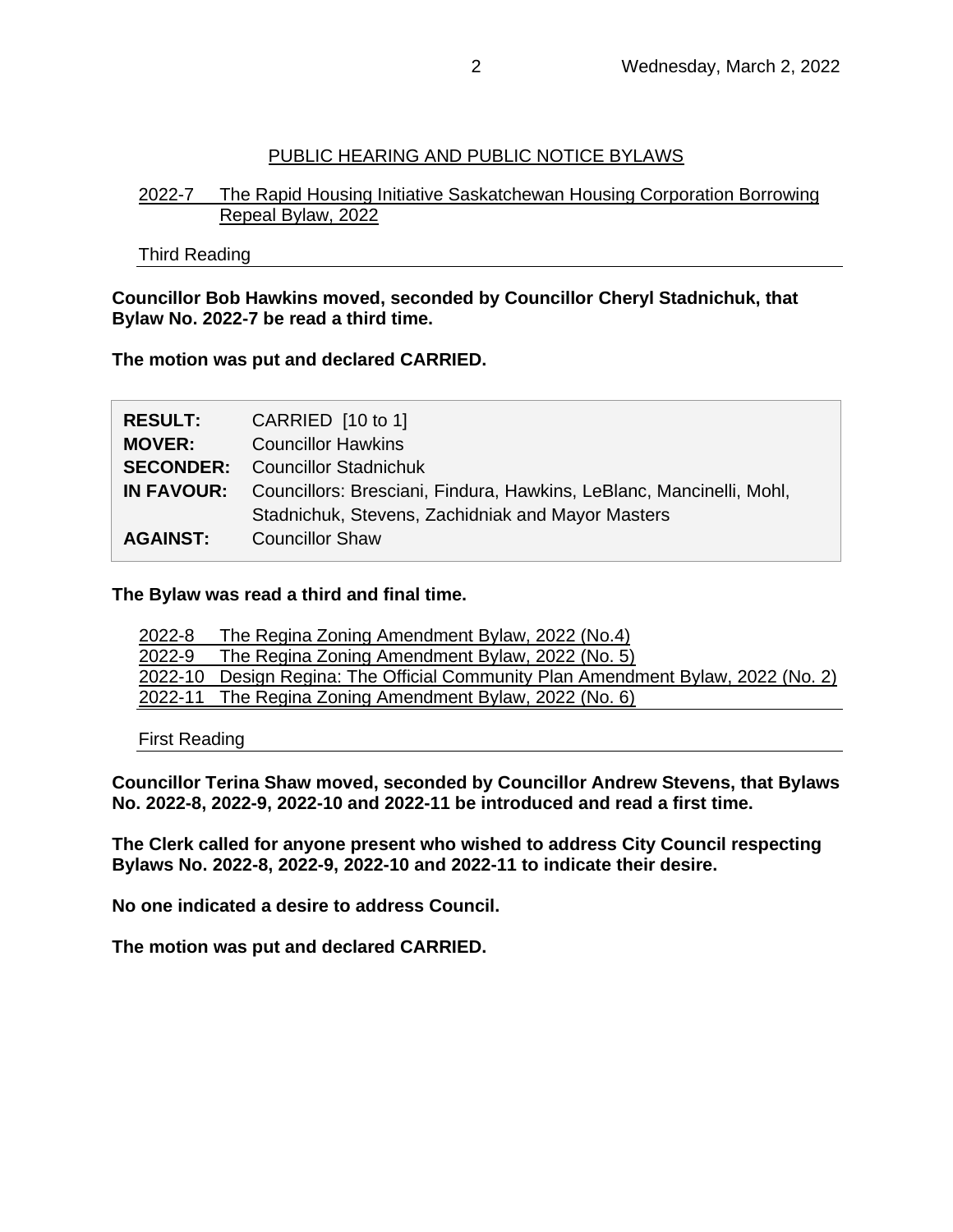| <b>RESULT:</b> | <b>CARRIED [Unanimous]</b>                                                             |
|----------------|----------------------------------------------------------------------------------------|
| <b>MOVER:</b>  | <b>Councillor Shaw</b>                                                                 |
|                | <b>SECONDER:</b> Councillor Stevens                                                    |
|                | <b>IN FAVOUR:</b> Councillors: Bresciani, Findura, Hawkins, LeBlanc, Mancinelli, Mohl, |
|                | Shaw, Stadnichuk, Stevens, Zachidniak and Mayor Masters                                |

### **The Bylaws were read a first time.**

Second Reading

**Councillor Terina Shaw moved, seconded by Councillor Lori Bresciani, that Bylaws No. 2022-8, 2022-9, 2022-10 and 2022-11 be introduced and read a second time.**

**The motion was put and declared CARRIED.**

| <b>RESULT:</b> | <b>CARRIED [Unanimous]</b>                                                             |
|----------------|----------------------------------------------------------------------------------------|
| <b>MOVER:</b>  | <b>Councillor Shaw</b>                                                                 |
|                | <b>SECONDER:</b> Councillor Bresciani                                                  |
|                | <b>IN FAVOUR:</b> Councillors: Bresciani, Findura, Hawkins, LeBlanc, Mancinelli, Mohl, |
|                | Shaw, Stadnichuk, Stevens, Zachidniak and Mayor Masters                                |

**The Bylaws were read a second time.**

### Third Reading Consent

**Councillor Terina Shaw moved, seconded by Councillor John Findura that City Council hereby consent to Bylaws No. 2022-8, 2022-9, 2022-10 and 2022-11 going to third and final reading at this meeting.**

**The motion was put and declared CARRIED UNANIMOUSLY as required by law.**

| <b>RESULT:</b> | <b>CARRIED [Unanimous]</b>                                                             |
|----------------|----------------------------------------------------------------------------------------|
| <b>MOVER:</b>  | <b>Councillor Shaw</b>                                                                 |
|                | <b>SECONDER:</b> Councillor Findura                                                    |
|                | <b>IN FAVOUR:</b> Councillors: Bresciani, Findura, Hawkins, LeBlanc, Mancinelli, Mohl, |
|                | Shaw, Stadnichuk, Stevens, Zachidniak and Mayor Masters                                |

Third Reading

**Councillor Terina Shaw moved, seconded by Councillor Dan LeBlanc, that Bylaws No. 2022-8, 2022-9, 2022-10 and 2022-11 be read a third time.**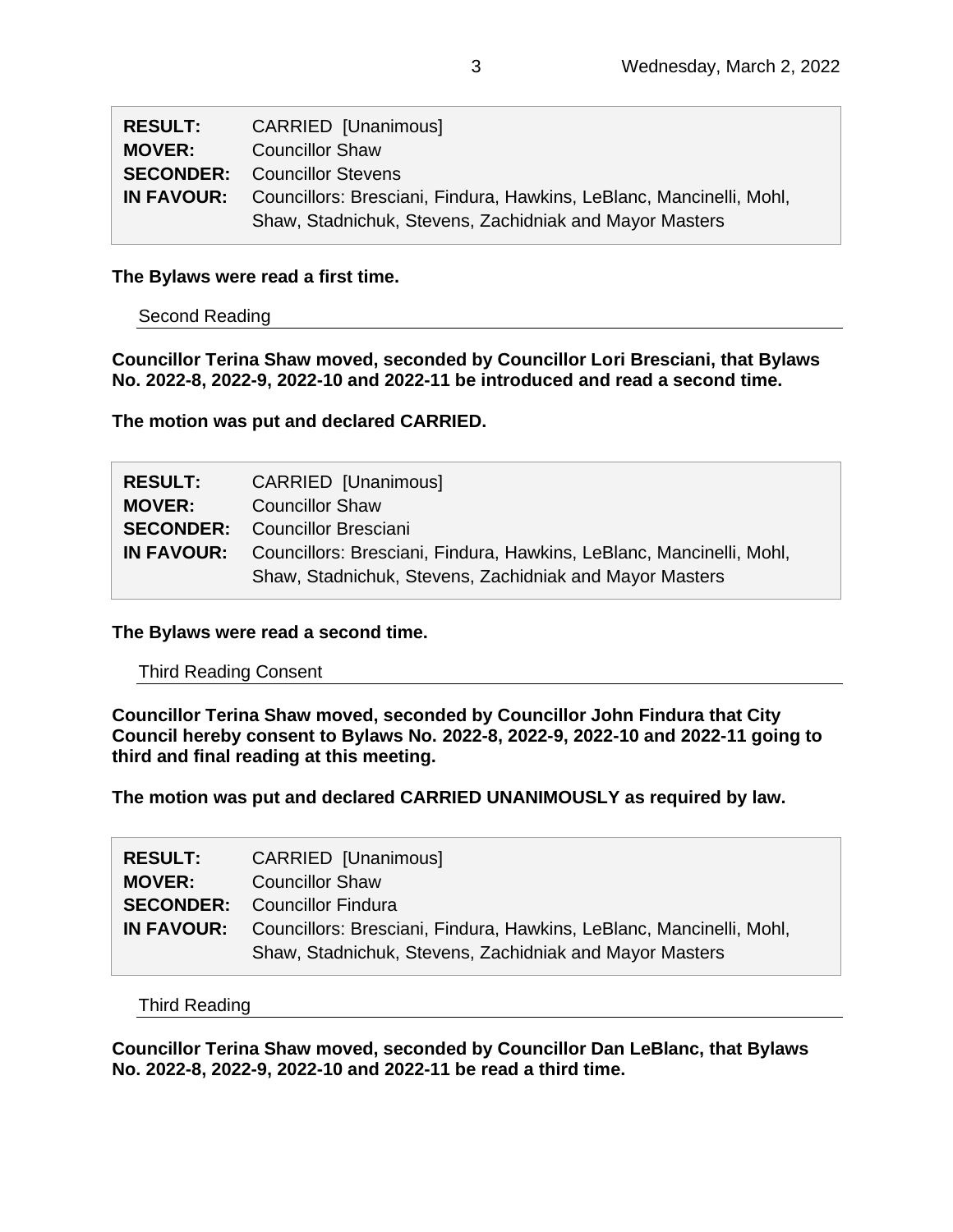# **The motion was put and declared CARRIED.**

| <b>RESULT:</b> | CARRIED [Unanimous]                                                                    |
|----------------|----------------------------------------------------------------------------------------|
| <b>MOVER:</b>  | <b>Councillor Shaw</b>                                                                 |
|                | <b>SECONDER:</b> Councillor LeBlanc                                                    |
|                | <b>IN FAVOUR:</b> Councillors: Bresciani, Findura, Hawkins, LeBlanc, Mancinelli, Mohl, |
|                | Shaw, Stadnichuk, Stevens, Zachidniak and Mayor Masters                                |

### **The Bylaws were read a third and final time.**

# PUBLIC NOTICE REPORTS

CR22-14 Regina Minor Football Canteen License

### **Recommendation**

That City Council:

- 1. Approve the City of Regina entering into an agreement for the license of a portion of the City-owned property located at Douglas Park and Leibel Field (3025 McDonald Street) as outlined on the attached Appendix A to Regina Minor Football 2000 Inc., consistent with the terms and conditions stated in this report.
- 2. Delegate authority to the Executive Director, Financial Strategy & Sustainability or their designate, to negotiate any other commercially relevant terms and conditions, as well as any amendments to the Agreement that do not substantially change what is described in this report and any ancillary agreements or documents required to give effect to the Agreement.
- 3. Authorize the City Clerk to execute the Agreement upon review and approval by the City Solicitor.

**Councillor Terina Shaw moved, seconded by Councillor Cheryl Stadnichuk, that the recommendations contained in the report be concurred in.**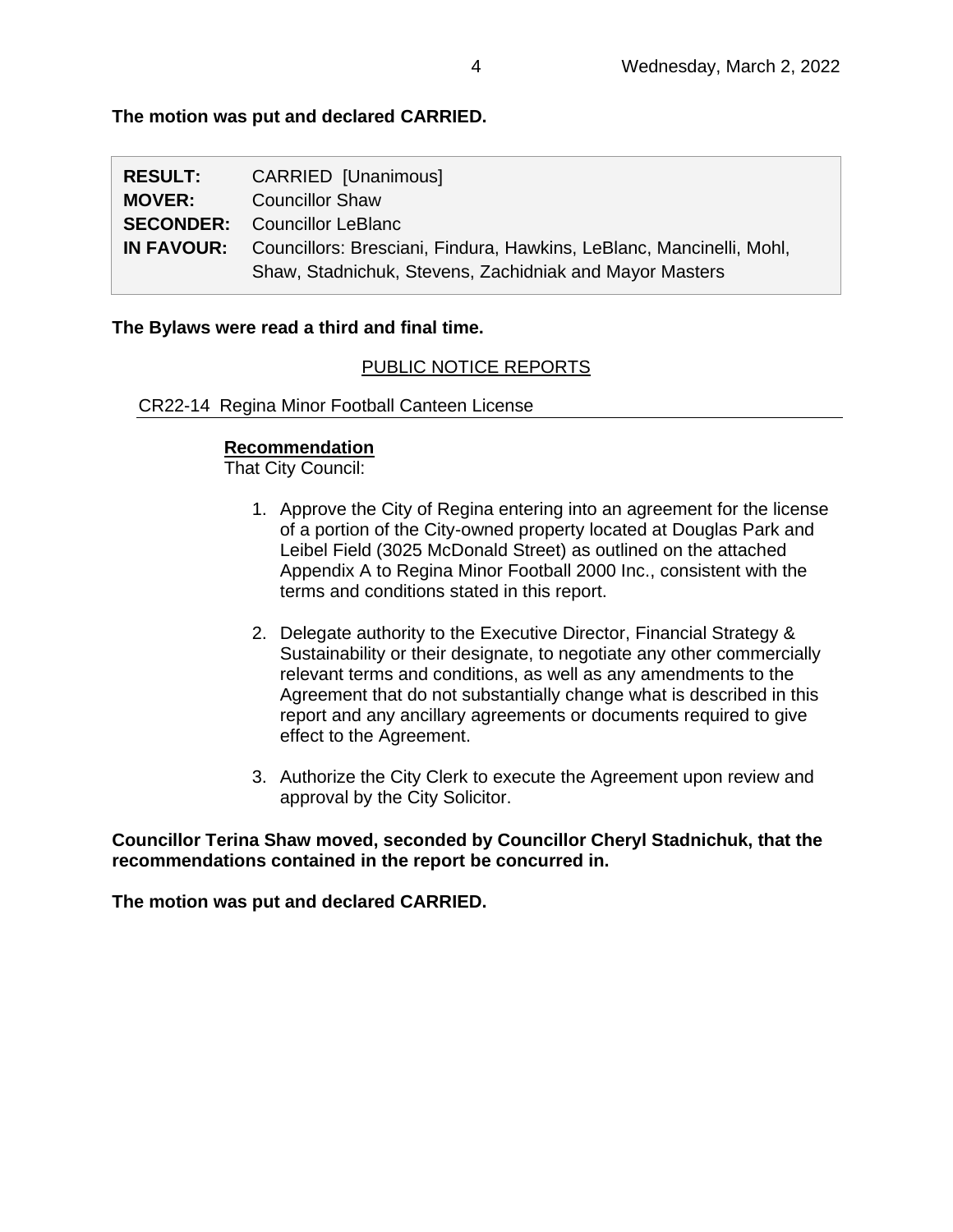| <b>RESULT:</b> | CARRIED [Unanimous]                                                                    |
|----------------|----------------------------------------------------------------------------------------|
| <b>MOVER:</b>  | <b>Councillor Shaw</b>                                                                 |
|                | <b>SECONDER:</b> Councillor Stadnichuk                                                 |
|                | <b>IN FAVOUR:</b> Councillors: Bresciani, Findura, Hawkins, LeBlanc, Mancinelli, Mohl, |
|                | Shaw, Stadnichuk, Stevens, Zachidniak and Mayor Masters                                |

# CR22-15 Regina Windy Flyers Lease – Kings Park

# **Recommendation**

That City Council:

- 1. Approve the City of Regina entering into an agreement for the lease of the portion of City-owned property located at SE 13-19-19-W2M at Kings Park (identified on the attached Appendix A) to Regina Windy Flyers, consistent with the terms and conditions stated in this report.
- 2. Delegate authority to the Executive Director, Financial Strategy & Sustainability or their designate, to negotiate any other commercially relevant terms and conditions, as well as any amendments to the agreement that do not substantially change what is described in this report and any ancillary agreements or documents required to give effect to the agreement.
- 3. Authorize the City Clerk to execute the agreement upon review and approval by the City Solicitor.

# **Councillor Terina Shaw moved, seconded by Councillor Bob Hawkins, that the recommendations contained in the report be concurred in.**

**The motion was put and declared CARRIED.**

| <b>RESULT:</b> | <b>CARRIED [Unanimous]</b>                                                             |
|----------------|----------------------------------------------------------------------------------------|
| <b>MOVER:</b>  | <b>Councillor Shaw</b>                                                                 |
|                | <b>SECONDER:</b> Councillor Hawkins                                                    |
|                | <b>IN FAVOUR:</b> Councillors: Bresciani, Findura, Hawkins, LeBlanc, Mancinelli, Mohl, |
|                | Shaw, Stadnichuk, Stevens, Zachidniak and Mayor Masters                                |

# DELEGATIONS AND RELATED REPORTS

CR22-16 Drainage and Lot Grading Bylaw Amendments

# **Recommendation**

That City Council:

1. Amend *The Wastewater and Storm Water Bylaw, 2016, Bylaw No.*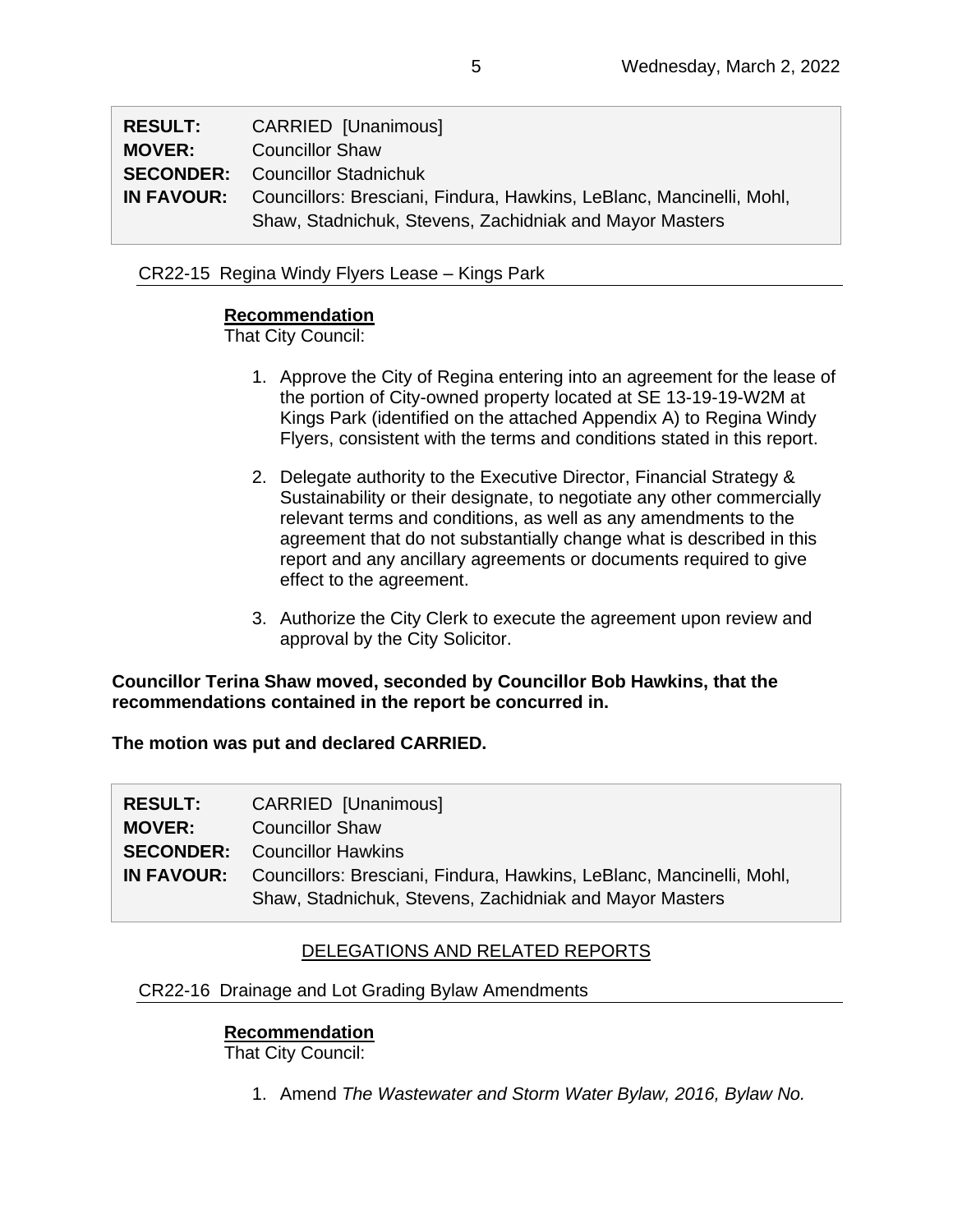*2016-24* to allow for the enforcement practices and principles related to the recommendations of CR21-27 Drainage and Lot Grading Regulations that was approved by Council on February 24, 2021 as detailed in Appendix A to this report.

- 2. Repeal the specified sections of A Bylaw of The City of Regina Pursuant to the Provisions of *The Uniform Building and Accessibility Standards Act* and *The Cities Act, Bylaw No. 2003-7* in accordance with Appendix B to this report*.*
- 3. Repeal the specified section of *The Regina Community Standards Bylaw, Bylaw No. 2016-2* in accordance with Appendix C to this report*.*
- 4. Instruct the City Solicitor to prepare the necessary bylaw amendments to give effect to recommendations 1, 2 and 3 above which are to be brought forward to a meeting of City Council following approval of these recommendations and the required public notice.

DE22-26 Archibald Jephtas-Crail, Regina, SK, addressed City Council.

**Councillor John Findura moved, seconded by Councillor Terina Shaw , AND IT WAS RESOLVED, that communication CP22-3: Stu Niebergall, Regina & Region Homebuilders' Association, Regina, SK, be received and filed.**

**Councillor Terina Shaw moved, seconded by Councillor John Findura, that the recommendations contained in the report be concurred in.**

**The motion was put and declared CARRIED.**

| <b>RESULT:</b> | CARRIED [Unanimous]                                                                    |
|----------------|----------------------------------------------------------------------------------------|
| <b>MOVER:</b>  | <b>Councillor Shaw</b>                                                                 |
|                | <b>SECONDER:</b> Councillor Findura                                                    |
|                | <b>IN FAVOUR:</b> Councillors: Bresciani, Findura, Hawkins, LeBlanc, Mancinelli, Mohl, |
|                | Shaw, Stadnichuk, Stevens, Zachidniak and Mayor Masters                                |

### CR22-17 Tower Crossing Financial Options for Servicing

### **Recommendation**

- 1. Approve the City providing water servicing to lands within the Tower Crossing Plan Area as described in Option 1 of Appendix B.
- 2. Approve the transfer of \$740,000 from the General Utility Reserve to fund the costs of providing Water Services to lands within the Tower Crossing Plan Area.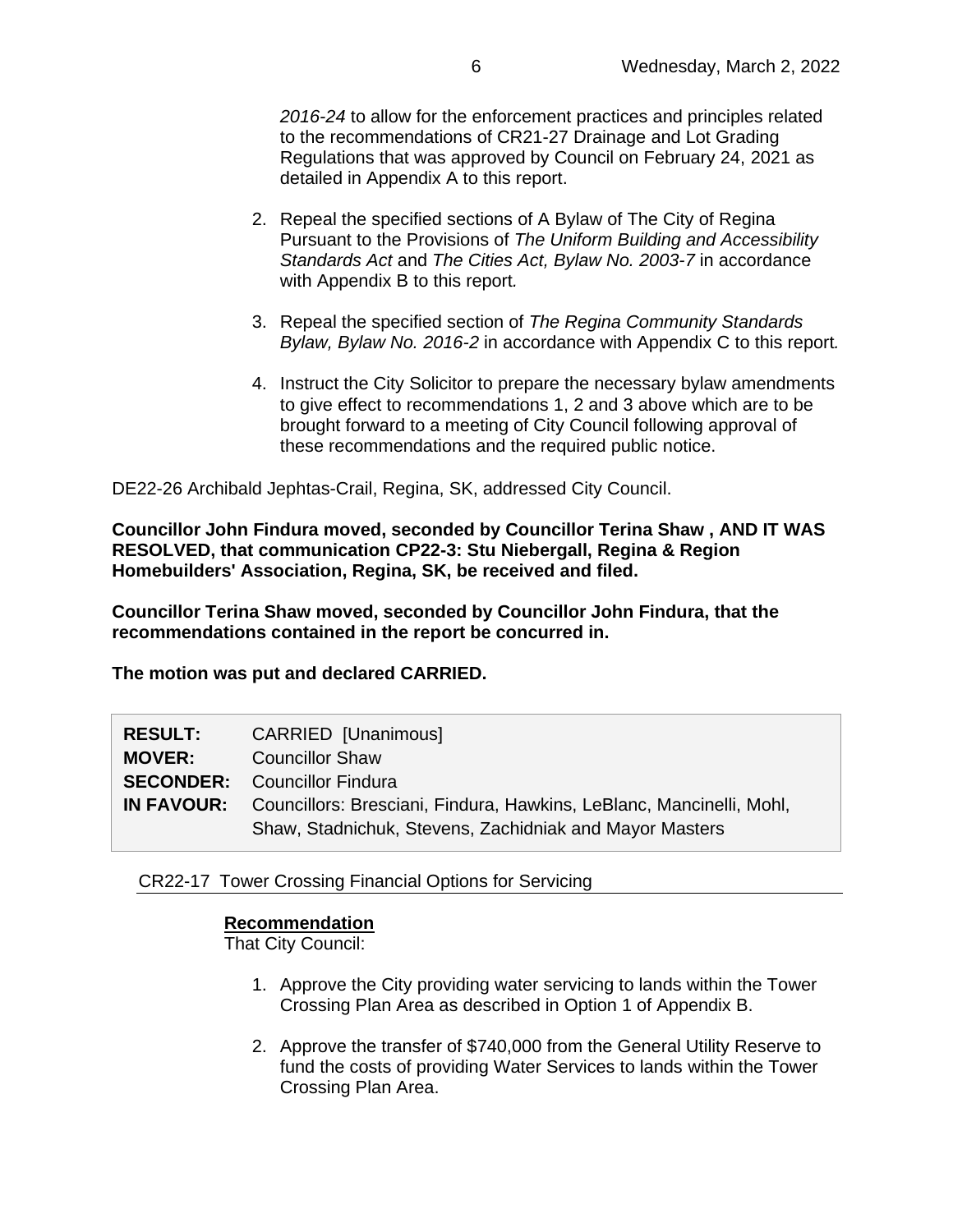- 3. Approve the City providing Sewer Services to lands within the Tower Crossing Plan Area as described in Option 1(b) of Appendix B.
- 4. Approve an amendment to *The Development Levy Bylaw, 2011* by revising section 7.A.1 of The Development Charges Policy to allow for the collection of an Area Servicing Agreement Fee within the Tower Crossing Plan Area to enact recommendation #3.
- 5. Approve the City acquiring the lands needed for the identified road right-of-way network within the Tower Crossing Plan Area as described in Option 2 of Appendix B.
- 6. Approve the transfer of \$355,000 from the Asset Revitalization Reserve to fund the costs of acquiring the lands needed for the identified road right-of-way network within the Tower Crossing Plan Area.
- 7. Approve an amendment to *The Development Levy Bylaw, 2011* by revising section 7.A.1 of The Development Charges Policy to exempt the subject lands within the Tower Crossing Plan Area from the application of Greenfield Area Development Charges.
- 8. Instruct the City Solicitor to prepare the necessary bylaw amendments to give effect to the recommendations, to be brought forward to a meeting of City Council following approval of these recommendations and the required public notice.
- 9. Instruct the Administration to bring a memo to Council to report back in 2024 the total actual costs associated with recommendations 1, 2 and 3 above and to provide a statement of revenues achieved from municipal tax revenue and servicing agreement fees.

The following addressed City Council:

- − Blair Forester, representing Forster Harvard Development Corp., Regina, SK
- − Bill Babey representing SCR Holdings Inc., Regina, SK

### **Councillor Terina Shaw moved, seconded by Councillor Bob Hawkins, that the recommendations contained in the report be concurred in.**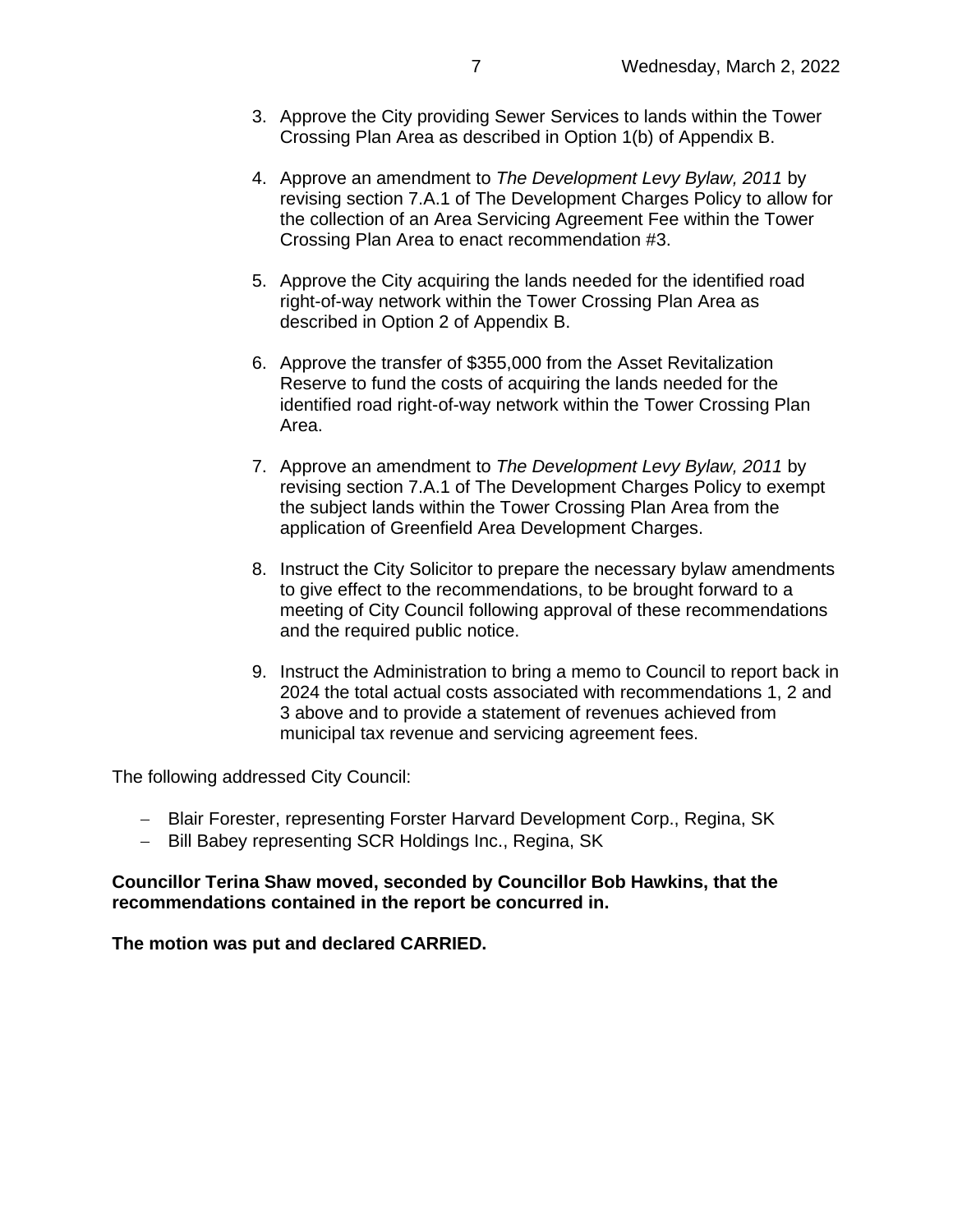| <b>RESULT:</b> | CARRIED [Unanimous]                                                                    |
|----------------|----------------------------------------------------------------------------------------|
| <b>MOVER:</b>  | <b>Councillor Shaw</b>                                                                 |
|                | <b>SECONDER:</b> Councillor Hawkins                                                    |
|                | <b>IN FAVOUR:</b> Councillors: Bresciani, Findura, Hawkins, LeBlanc, Mancinelli, Mohl, |
|                | Shaw, Stadnichuk, Stevens, Zachidniak and Mayor Masters                                |

# RECESS

Pursuant to the provisions of Section 33(2.1) of City Council's Procedure Bylaw No. 9004, a 15 minute recess was called.

The Committee recessed at 2:31 p.m.

The Committee reconvened at 2:47 p.m.

(The meeting reconvened in the absence of Councillor Shanon Zachidniak.)

# COMMITTEE REPORTS

# EXECUTIVE COMMITTEE

### CR22-18 Proposed Municipal Boundary Alteration

# **Recommendation**

That City Council:

- 1. Direct Administration to give Public Notice of Council's intention to apply for an alteration to the City's boundaries as shown on Appendix A and notify affected parties as required pursuant to section 43 of The Cities Act; and
- 2. Direct Administration to endeavour to negotiate a Boundary Alteration Agreement, including tax loss compensation, with the RM of Sherwood, subject to Council approval.

**Councillor Terina Shaw moved, seconded by Councillor Bob Hawkins, that the recommendations contained in the report be concurred in.**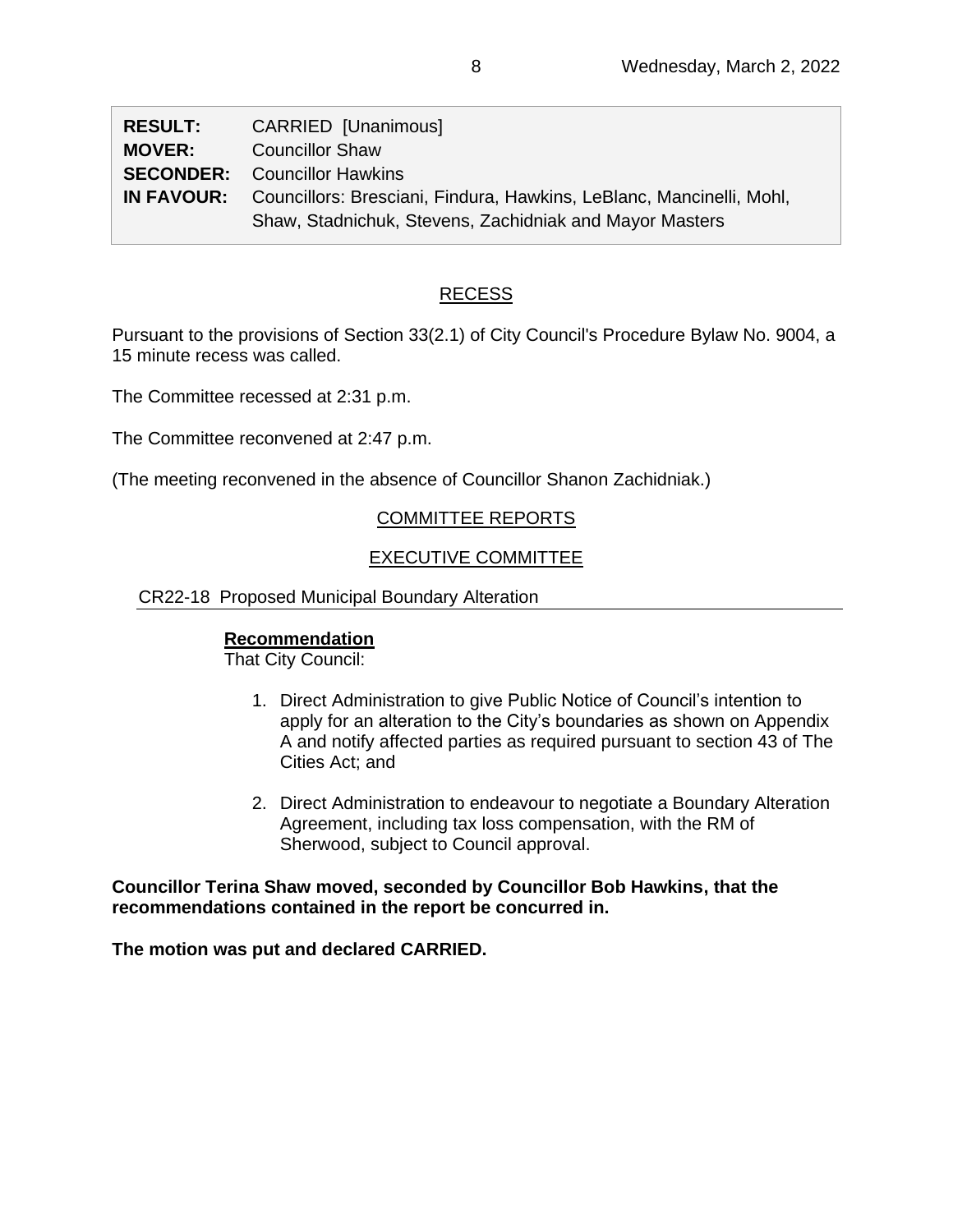| <b>RESULT:</b>    | CARRIED [Unanimous]                                                  |
|-------------------|----------------------------------------------------------------------|
| <b>MOVER:</b>     | <b>Councillor Shaw</b>                                               |
| <b>SECONDER:</b>  | Councillor Hawkins                                                   |
| <b>IN FAVOUR:</b> | Councillors: Bresciani, Findura, Hawkins, LeBlanc, Mancinelli, Mohl, |
|                   | Shaw, Stadnichuk, Stevens, and Mayor Masters                         |
| AWAY:             | Councillor Zachidniak                                                |

# CR22-19 Appointments for Regina Airport Authority

### **Recommendation**

That City Council:

Approve the following appointments to the Regina Airport Authority for the term of office indicated below, for each vacancy and continue to hold office for the term indicated or until their successor is appointed:

| Bernadette McIntyre | May 1, 2022 to April 31, 2024 |
|---------------------|-------------------------------|
| Cory J. Furman      | May 1, 2022 to April 31, 2024 |

**Councillor Terina Shaw moved, seconded by Councillor Cheryl Stadnichuk, that the recommendations contained in the report be concurred in.**

**The motion was put and declared CARRIED.**

| <b>RESULT:</b>    | CARRIED [Unanimous]                                                  |
|-------------------|----------------------------------------------------------------------|
| <b>MOVER:</b>     | <b>Councillor Shaw</b>                                               |
|                   | <b>SECONDER:</b> Councillor Stadnichuk                               |
| <b>IN FAVOUR:</b> | Councillors: Bresciani, Findura, Hawkins, LeBlanc, Mancinelli, Mohl, |
|                   | Shaw, Stadnichuk, Stevens, and Mayor Masters                         |
| AWAY:             | Councillor Zachidniak                                                |

(Councillor Shanon Zachidniak returned to the meeting.)

CR22-20 NE Economic Development Project Consulting Approval

# **Recommendation**

- 1. Approve \$1,000,000 from the Land Development Reserve to fund Consulting Services for the NE Economic Development Project.
- 2. Authorize the Executive Director, Financial Strategy & Sustainability or designate, to initiate a public procurement process to engage consulting and professional services over \$750,000 to support the serviceability study, preliminary design, detailed design and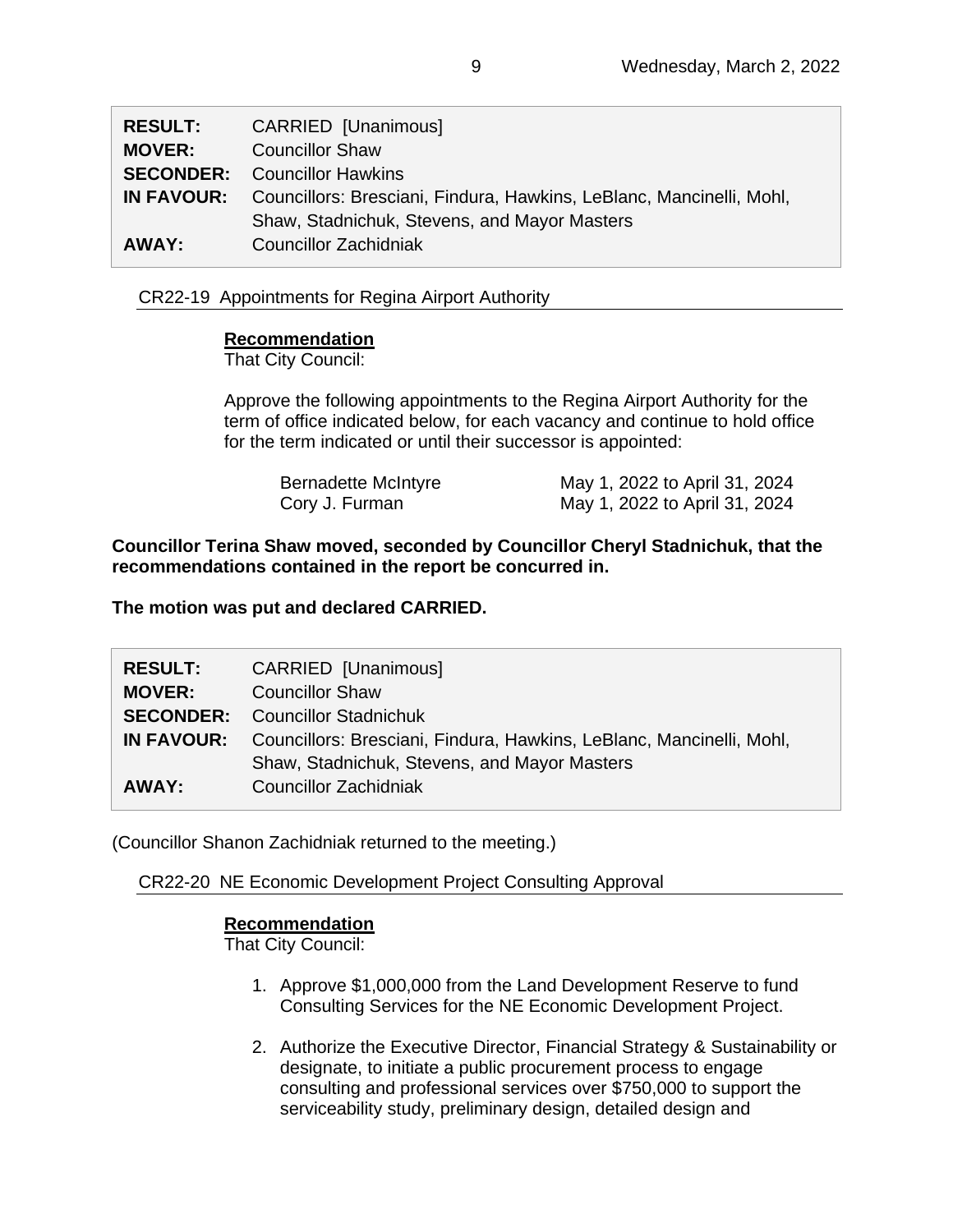construction services related to the NE Economic Development Project.

- 3. Authorize the Executive Director, Financial Strategy & Sustainability or designate, to negotiate, award, enter into an Agreement with the highest ranked proponent, to authorize any amendments to the Agreement that do not substantially change what is described in this report and to authorize any ancillary agreements or documents required to give effect to the Agreement.
- 4. Authorize the City Clerk to execute the necessary agreements after review and approval by the City Solicitor.

**Councillor Terina Shaw moved, seconded by Councillor Jason Mancinelli, that the recommendations contained in the report be concurred in.**

**The motion was put and declared CARRIED.**

| <b>RESULT:</b><br><b>MOVER:</b> | <b>CARRIED [Unanimous]</b><br><b>Councillor Shaw</b>                                                                             |
|---------------------------------|----------------------------------------------------------------------------------------------------------------------------------|
|                                 | <b>SECONDER:</b> Councillor Mancinelli<br><b>IN FAVOUR:</b> Councillors: Bresciani, Findura, Hawkins, LeBlanc, Mancinelli, Mohl, |
|                                 | Shaw, Stadnichuk, Stevens, Zachidniak and Mayor Masters                                                                          |

CR22-21 North East Community Centre Agreement

### **Recommendation**

- 1. Delegate authority to the City Manager or designate to negotiate and approve:
	- a. Development Agreement between the City of Regina and the Regina Public School Board and/or Catholic School Board which provides for the development of a community centre as part of the new joint-use school located at the site of Imperial School and the existing Northeast Community Centre at 160 Broad Street as further described in this report; and
	- b. any amendments to the Agreement that do not substantially change what is described in this report and any ancillary agreements or documents required to give effect to the Agreement.
- 2. Authorize the City Clerk to execute the Agreements authorized by this report after review by the City Solicitor.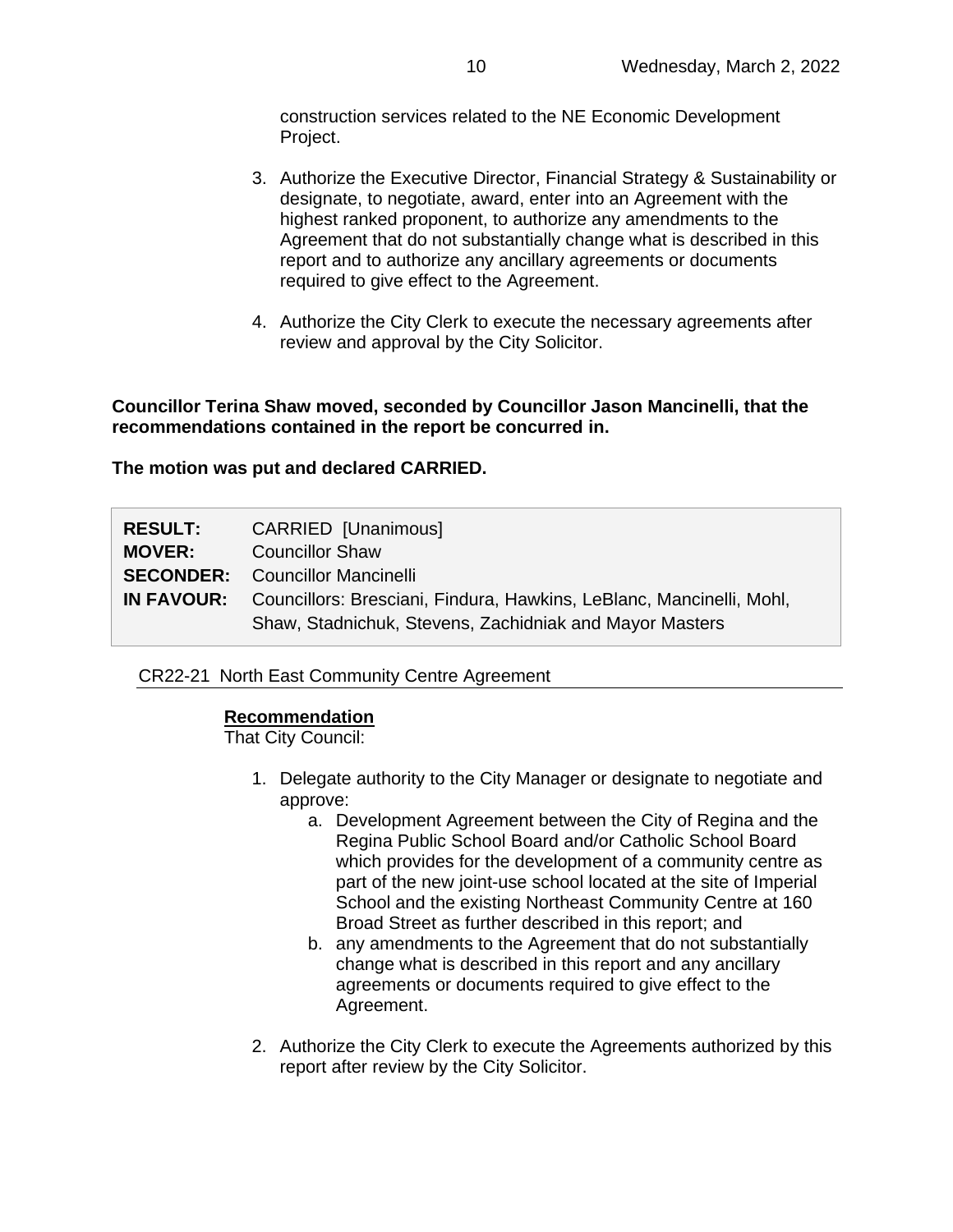**Councillor Terina Shaw moved, seconded by Councillor John Findura, that the recommendations contained in the report be concurred in.**

**The motion was put and declared CARRIED.**

| <b>RESULT:</b> | <b>CARRIED [Unanimous]</b>                                                      |
|----------------|---------------------------------------------------------------------------------|
| <b>MOVER:</b>  | <b>Councillor Shaw</b>                                                          |
|                | <b>SECONDER:</b> Councillor Findura                                             |
|                | IN FAVOUR: Councillors: Bresciani, Findura, Hawkins, LeBlanc, Mancinelli, Mohl, |
|                | Shaw, Stadnichuk, Stevens, Zachidniak and Mayor Masters                         |

CR22-22 Heritage Building Rehabilitation Program - 1853 Hamilton Street

### **Recommendation**

- 1. Approve a tax exemption for the property known as the Leader Building, located on Plan: 102012163 Units #1 - #4; #6 - #15 (Parcel #164697586), addressed at 1853 Hamilton Street, in an amount equal to the lesser of:
	- a) 50 per cent of eligible costs for the work described in Appendix C; or
	- b) An amount equivalent to the total property taxes payable for ten years.
- 2. Direct the City Solicitor to prepare the necessary bylaw and agreement with the following conditions:
	- a) That the property possesses and retains its formal designation as a Municipal Heritage Property in accordance with *The Heritage Property Act.*
	- b) That the property owner submits detailed written documentation of payments made for the actual costs incurred (i.e., itemized invoices and receipts) in the completion of the identified conservation work. If actual costs exceed the corresponding estimates by more than 10 per cent, the property owner shall provide full particulars as to the reason(s) for such cost overruns. The City of Regina may decline to approve any cost overrun, or portion thereof, if considered not to be reasonably or necessarily incurred for eligible work.
	- c) That work completed and invoices submitted by September 30 each year would be eligible for tax exemption starting the following year of up to 50 per cent of the cost of approved work.
	- d) That the Executive Director of City Planning & Community Development or designate be authorized under the tax exemption agreement to make all determinations regarding reimbursements of the cost incurred for work done to the property based on the City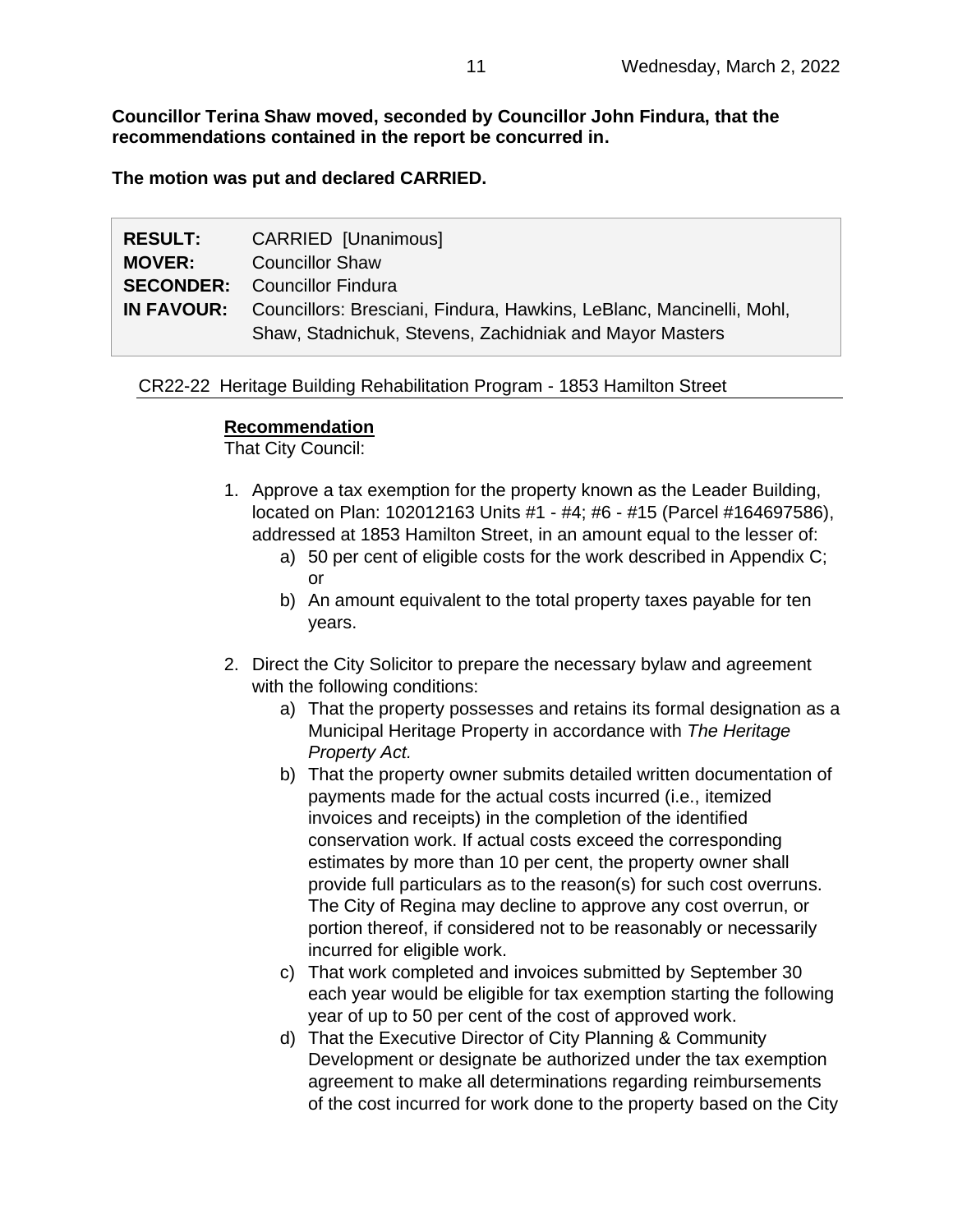of Regina's Heritage Building Rehabilitation Program and the Conservation Plan for the property (attached as Appendix D).

3. Authorize the Executive Director of City Planning & Community Development or designate to apply to the Government of Saskatchewan on behalf of the property owner for any exemption of the education portion of the property taxes that is \$25,000 or greater in any year during the term of the exemption.

**Councillor Terina Shaw moved, seconded by Councillor Jason Mancinelli, that the recommendations contained in the report be concurred in.**

**The motion was put and declared CARRIED.**

| <b>RESULT:</b> | CARRIED [Unanimous]                                                                                                                               |
|----------------|---------------------------------------------------------------------------------------------------------------------------------------------------|
| <b>MOVER:</b>  | <b>Councillor Shaw</b>                                                                                                                            |
|                | <b>SECONDER:</b> Councillor Mancinelli                                                                                                            |
|                | <b>IN FAVOUR:</b> Councillors: Bresciani, Findura, Hawkins, LeBlanc, Mancinelli, Mohl,<br>Shaw, Stadnichuk, Stevens, Zachidniak and Mayor Masters |

CR22-23 Heritage Building Rehabilitation Program - 1839 - 51 Scarth Street

### **Recommendation**

- 1. Approve a tax exemption for the property known as the Willoughby & Duncan Building, located on Plan: 101890739 Units #1-22 (Parcel #161609070), addressed at 1839 - 51 Scarth Street, in an amount equal to the lesser of:
	- a) 50 per cent of eligible costs for the work described in Appendix C; or
	- b) An amount equivalent to the total property taxes payable for 10 years.
- 2. Instruct the City Solicitor to prepare the necessary bylaw and agreement with the following conditions to be brought forward to a future Council date once the agreement has been signed by the property owners:
	- a) That the property possesses and retains its formal designation as a Municipal Heritage Property in accordance with *The Heritage Property Act*.
	- b) That the property owner submits detailed written documentation of payments made for the actual costs incurred (i.e. itemized invoices and receipts) in the completion of the identified conservation work.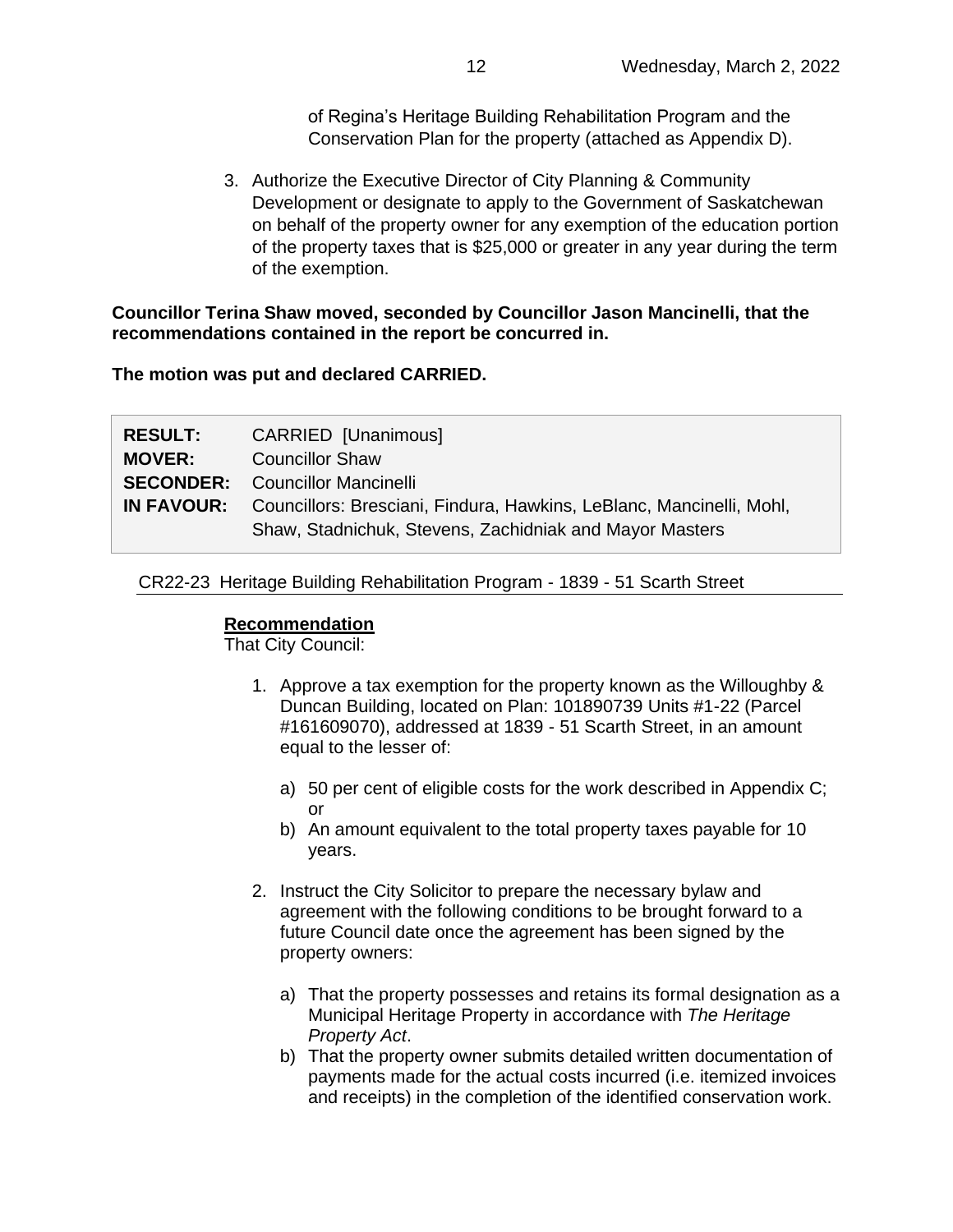If actual costs exceed the corresponding estimates by more than 10 per cent, the property owner shall provide full particulars as to the reason(s) for such cost overruns. The City of Regina may decline to approve any cost overrun, or portion thereof, if considered not to be reasonably or necessarily incurred for eligible work.

- c) That work completed and invoices submitted by September 30 each year would be eligible for tax exemption starting the following year of up to 50 per cent of the cost of approved work.
- d) That the Executive Director of City Planning & Community Development or designate be authorized under the tax exemption agreement to make all determinations regarding reimbursements of the cost incurred for work done to the property based on the City of Regina's Heritage Building Rehabilitation Program and the Conservation Plan for the property (Appendix D to this report).
- 3. Authorize the City Clerk to execute the agreement on behalf of the City after the bylaw authorizing the agreements has been passed.
- 4. Authorize the Executive Director of City Planning & Community Development or designate to apply to the Government of Saskatchewan on behalf of the property owner for any exemption of the education portion of the property taxes that is \$25,000 or greater in any year during the term of the exemption.

**Councillor Terina Shaw moved, seconded by Councillor Andrew Stevens, that the recommendations contained in the report be concurred in.**

### **The motion was put and declared CARRIED.**

| <b>RESULT:</b><br><b>MOVER:</b> | <b>CARRIED [Unanimous]</b><br><b>Councillor Shaw</b>                                                                          |
|---------------------------------|-------------------------------------------------------------------------------------------------------------------------------|
|                                 | <b>SECONDER:</b> Councillor Stevens<br><b>IN FAVOUR:</b> Councillors: Bresciani, Findura, Hawkins, LeBlanc, Mancinelli, Mohl, |
|                                 | Shaw, Stadnichuk, Stevens, Zachidniak and Mayor Masters                                                                       |

CR22-24 Heritage Building Rehabilitation Program - 2201 11th Avenue

### **Recommendation**

- 1. Approve a tax exemption for the property known as the Canada Life Assurance building, located on Plan: 00RA12095 Block: 308 Lot: 41, addressed at 2201 11<sup>th</sup> Avenue, in an amount equal to the lesser of:
	- a. 50 per cent of eligible costs for the work described in Appendix C; or
	- b. An amount equivalent to the total property taxes payable for ten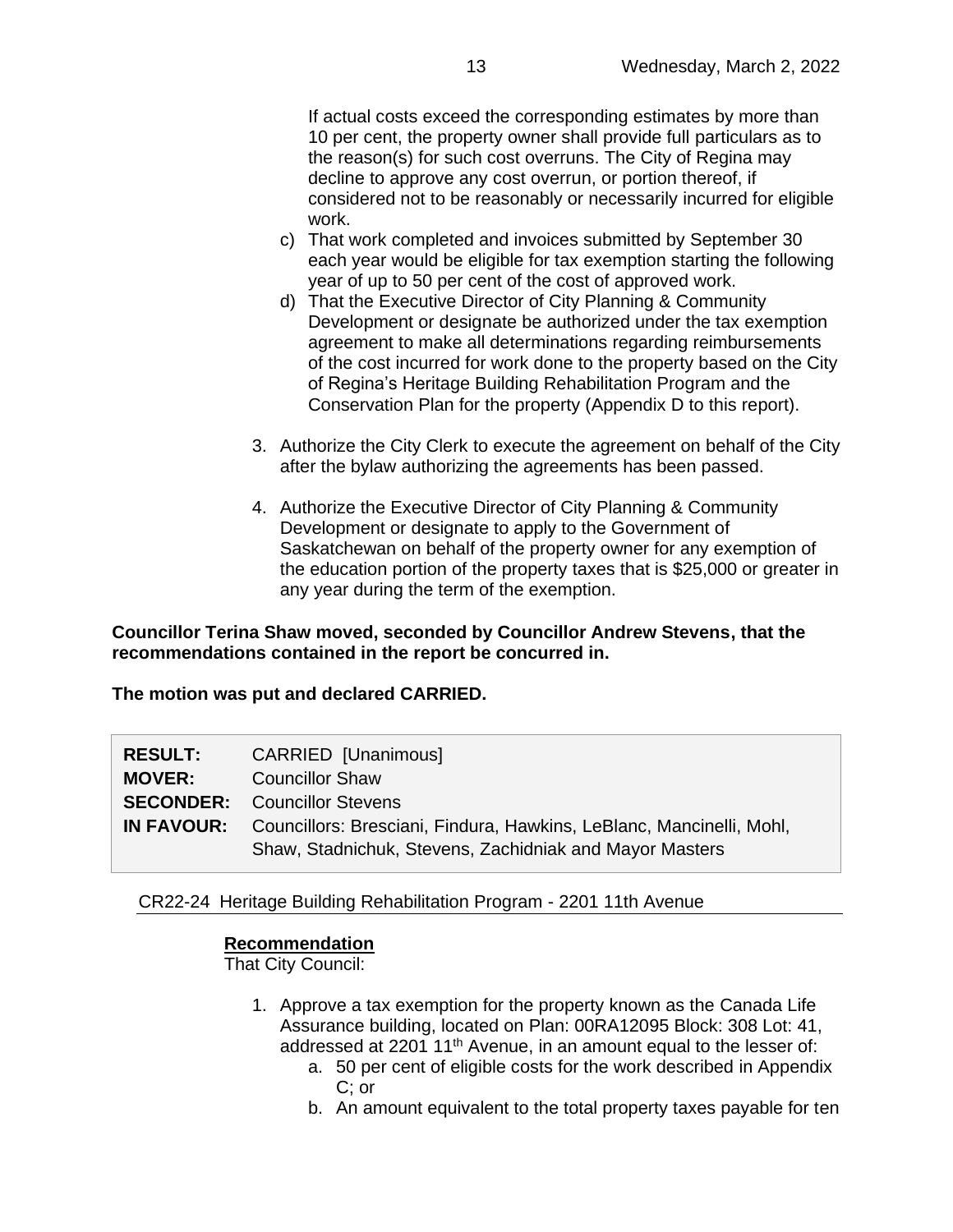years.

- 2. Instruct the City Solicitor to prepare the necessary bylaw and agreement with the following conditions to be brought forward to a future Council date once the agreement has been signed by the property owners:
	- a. That the property possesses and retains its formal designation as a Provincial Heritage Property in accordance with *The Heritage Property Act*.
	- b. That the property owner submits detailed written documentation of payments made for the actual costs incurred (i.e., itemized invoices and receipts) in the completion of the identified conservation work. If actual costs exceed the corresponding estimates by more than 10 per cent, the property owner shall provide full particulars as to the reason(s) for such cost overruns. The City of Regina may decline to approve any cost overrun, or portion thereof if considered not to be reasonably or necessarily incurred for eligible work.
	- c. That work completed and invoices submitted by September 30 each year would be eligible for tax exemption starting the following year of up to 50 per cent of the cost of approved work.
	- d. That the Executive Director of City Planning & Community Development or designate be authorized under the tax exemption agreement to make all determinations regarding reimbursements of the cost incurred for work done to the property based on the City of Regina's Heritage Building Rehabilitation Program and the Conservation Plan for the property (Appendix D to this report).
- 3. Authorize the City Clerk to execute the agreement on behalf of the City after the bylaw authorizing the agreement has been passed.
- 4. Authorize the Executive Director of City Planning & Community Development or designate to apply to the Government of Saskatchewan on behalf of the property owner for any exemption of the education portion of the property taxes that is \$25,000 or greater in any year during the term of the exemption.

### **Councillor Terina Shaw moved, seconded by Councillor Bob Hawkins, that the recommendations contained in the report be concurred in.**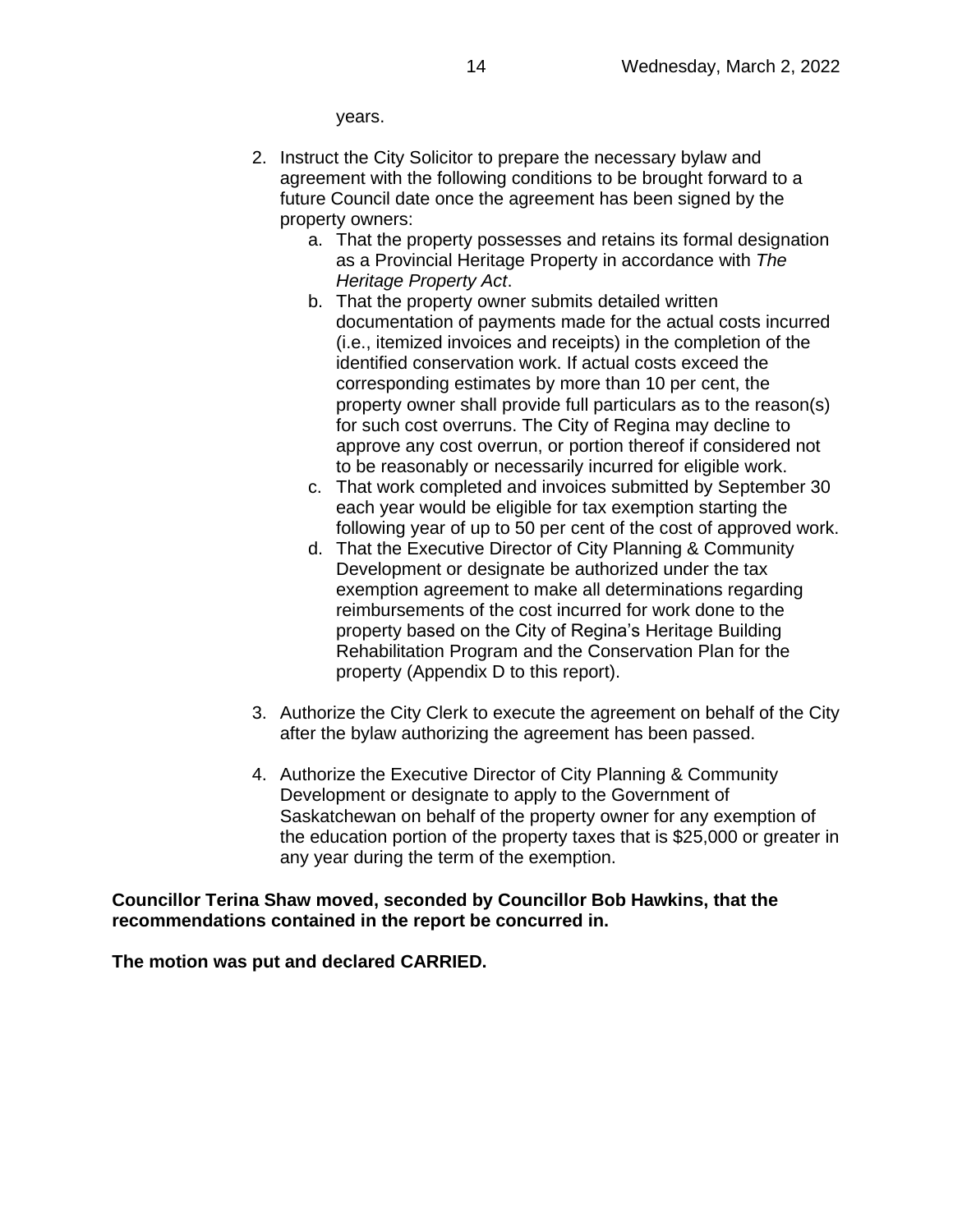| <b>RESULT:</b> | CARRIED [Unanimous]                                                                    |
|----------------|----------------------------------------------------------------------------------------|
| <b>MOVER:</b>  | <b>Councillor Shaw</b>                                                                 |
|                | <b>SECONDER:</b> Councillor Hawkins                                                    |
|                | <b>IN FAVOUR:</b> Councillors: Bresciani, Findura, Hawkins, LeBlanc, Mancinelli, Mohl, |
|                | Shaw, Stadnichuk, Stevens, Zachidniak and Mayor Masters                                |

# NOTICE OF MOTIONS

# MN22-1 Regulate the Non-essential (Cosmetic) Use of Pesticides

**Councillor Cheryl Stadnichuk gave written notice that at the March 16, 2022 meeting of City Council, she intends to make the following recommendations:**

**That Regina City Council direct Administration to prepare a report for Executive Committee by Q4 of 2022 that includes:**

- **1. A review of the research on how the elimination of cosmetic pesticides protects our biodiversity, especially birds and pollinators like bees and butterflies;**
- **2. A summary of the regulation and best practices in Canada to maintain green spaces and yards without the cosmetic use of pesticides;**
- **3. Feedback from the public through community engagement on a cosmetic pesticide ban; and**
- **4. Recommendations and implications of implementing a cosmetic pesticide ban and the funding requirement for a public education and communications plan on such a ban including the promotion of safe alternative products and best practices for yards, gardens and parks.**

# MN22-2 Whistleblower Policy

**Councillor Lori Bresciani gave written notice that at the March 16, 2022 meeting of City Council, she intends to make the following recommendations:**

**That the Administration be directed to prepare a report for Executive Committee by Q2 of 2022 that:**

- **1. Amends the current Whistleblower Policy for City of Regina employees as follows:**
	- **a) The City Manager's authority to manage the policy be revoked and an internal tribunal be created to manage the policy that includes the following internal representatives:**
		- **i. Internal Auditor**
		- **ii. Director of People & Organizational Culture or designate**
		- **iii. City Solicitor or designate**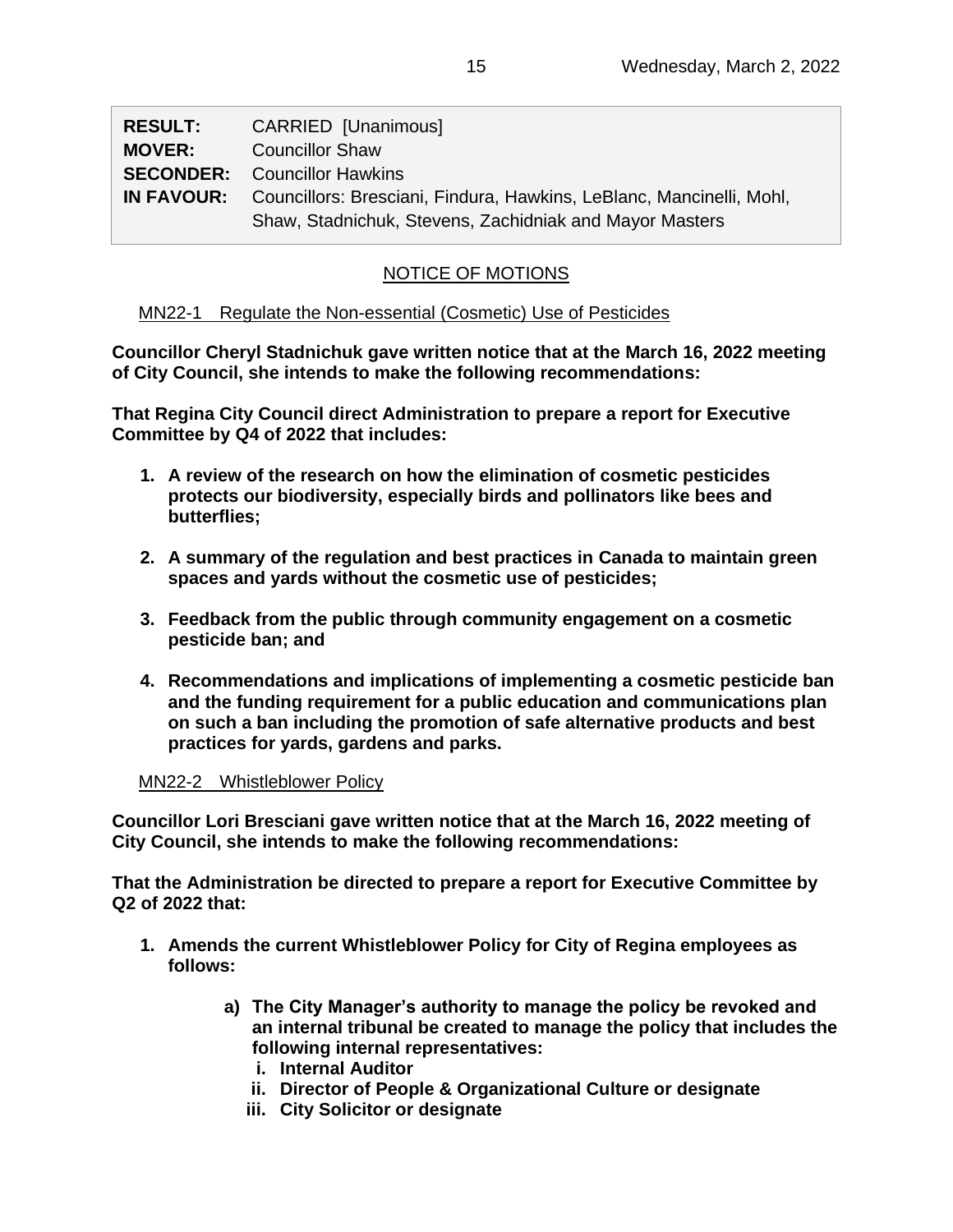- **b) Section 4.5 of the policy requires the Tribunal to provide a nonidentifying summary of reports made under this policy and outcomes of subsequent investigations to Executive Committee for information at least annually.**
- **2. Outline any associated costs and implications related to the implementation of these amendments.**

# BYLAWS AND RELATED REPORTS

(Councillor Jason Mancinelli temporarily left the meeting.)

2022-13 The Regina Traffic Amendment Bylaw, 2022

First Reading

**Councillor Terina Shaw moved, seconded by Councillor Shanon Zachidniak, that Bylaw No. 2022-13 be introduced and read a first time.** 

**The motion was put and declared CARRIED.**

| <b>RESULT:</b>   | CARRIED [Unanimous]                                            |
|------------------|----------------------------------------------------------------|
| <b>MOVER:</b>    | <b>Councillor Shaw</b>                                         |
| <b>SECONDER:</b> | Councillor Zachidniak                                          |
| IN FAVOUR:       | Councillors: Bresciani, Findura, Hawkins, LeBlanc, Mohl, Shaw, |
|                  | Stadnichuk, Stevens, Zachidniak and Mayor Masters              |
| AWAY:            | <b>Councillor Mancinelli</b>                                   |

**The Bylaw was read a first time.**

Second Reading

**Councillor Terina Shaw moved, seconded by Councillor Bob Hawkins, that Bylaw No. 2022-13 be introduced and read a second time.**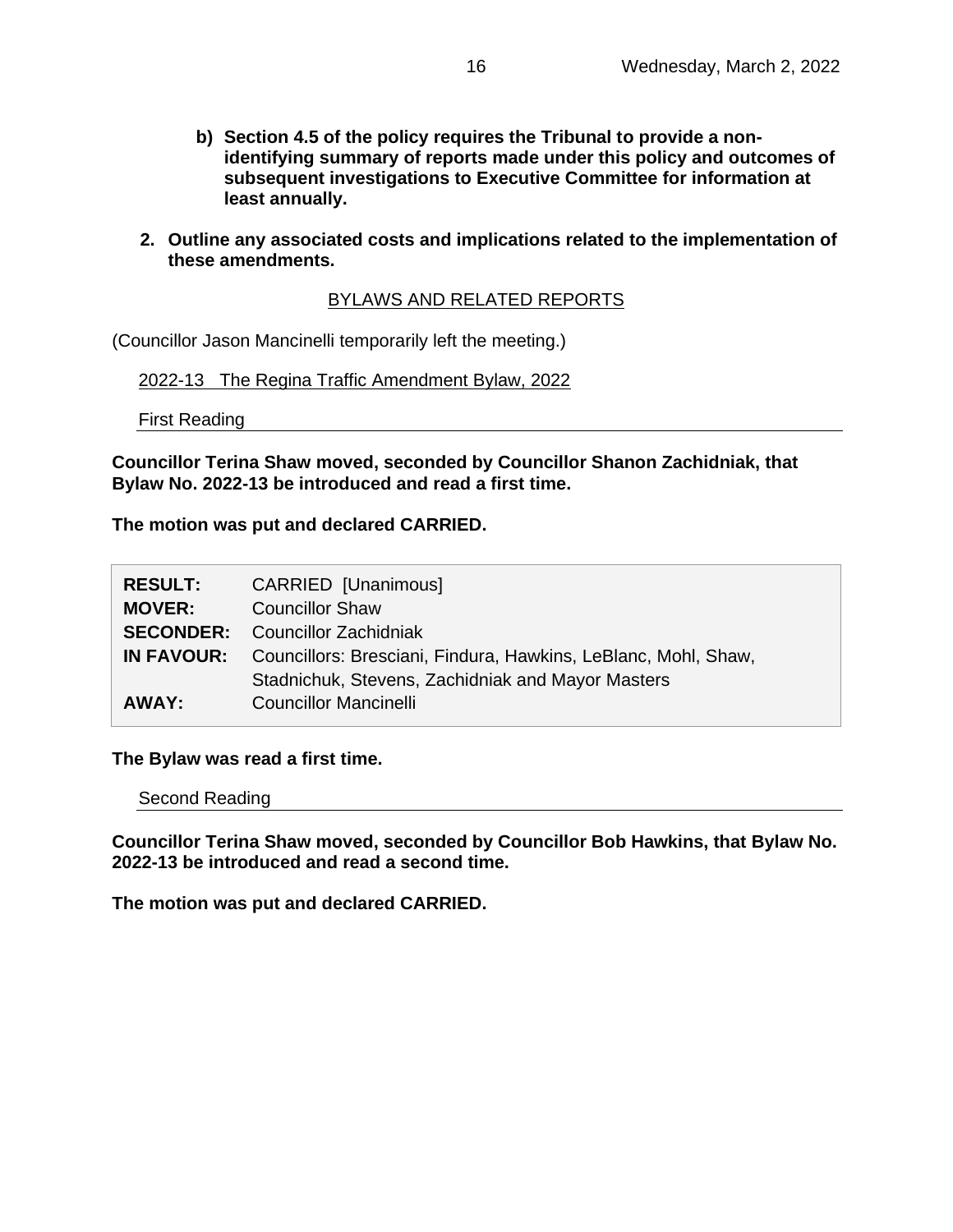| <b>RESULT:</b> | <b>CARRIED [Unanimous]</b>                                     |
|----------------|----------------------------------------------------------------|
| <b>MOVER:</b>  | <b>Councillor Shaw</b>                                         |
|                | <b>SECONDER:</b> Councillor Hawkins                            |
| IN FAVOUR:     | Councillors: Bresciani, Findura, Hawkins, LeBlanc, Mohl, Shaw, |
|                | Stadnichuk, Stevens, Zachidniak and Mayor Masters              |
| AWAY:          | <b>Councillor Mancinelli</b>                                   |

### **The Bylaw was read a second time.**

### Third Reading Consent

**Councillor Terina Shaw moved, seconded by Councillor Landon Mohl that City Council hereby consent to Bylaw No. 2022-13 going to third and final reading at this meeting.**

**The motion was put and declared CARRIED UNANIMOUSLY as required by law.**

| <b>RESULT:</b>   | CARRIED [Unanimous]                                                              |
|------------------|----------------------------------------------------------------------------------|
| <b>MOVER:</b>    | <b>Councillor Shaw</b>                                                           |
| <b>SECONDER:</b> | Councillor Mohl                                                                  |
|                  | <b>IN FAVOUR:</b> Councillors: Bresciani, Findura, Hawkins, LeBlanc, Mohl, Shaw, |
|                  | Stadnichuk, Stevens, Zachidniak and Mayor Masters                                |
| AWAY:            | <b>Councillor Mancinelli</b>                                                     |

(Councillor Jason Mancinelli returned to the meeting.)

Third Reading

**Councillor Terina Shaw moved, seconded by Councillor Cheryl Stadnichuk, that Bylaw No. 2022-13 be read a third time.**

**The motion was put and declared CARRIED.**

| <b>RESULT:</b> | <b>CARRIED [Unanimous]</b>                                                                                                      |
|----------------|---------------------------------------------------------------------------------------------------------------------------------|
| <b>MOVER:</b>  | <b>Councillor Shaw</b>                                                                                                          |
|                | <b>SECONDER:</b> Councillor Stadnichuk                                                                                          |
| IN FAVOUR:     | Councillors: Bresciani, Findura, Hawkins, LeBlanc, Mancinelli, Mohl,<br>Shaw, Stadnichuk, Stevens, Zachidniak and Mayor Masters |

**The Bylaw was read a third and final time.**